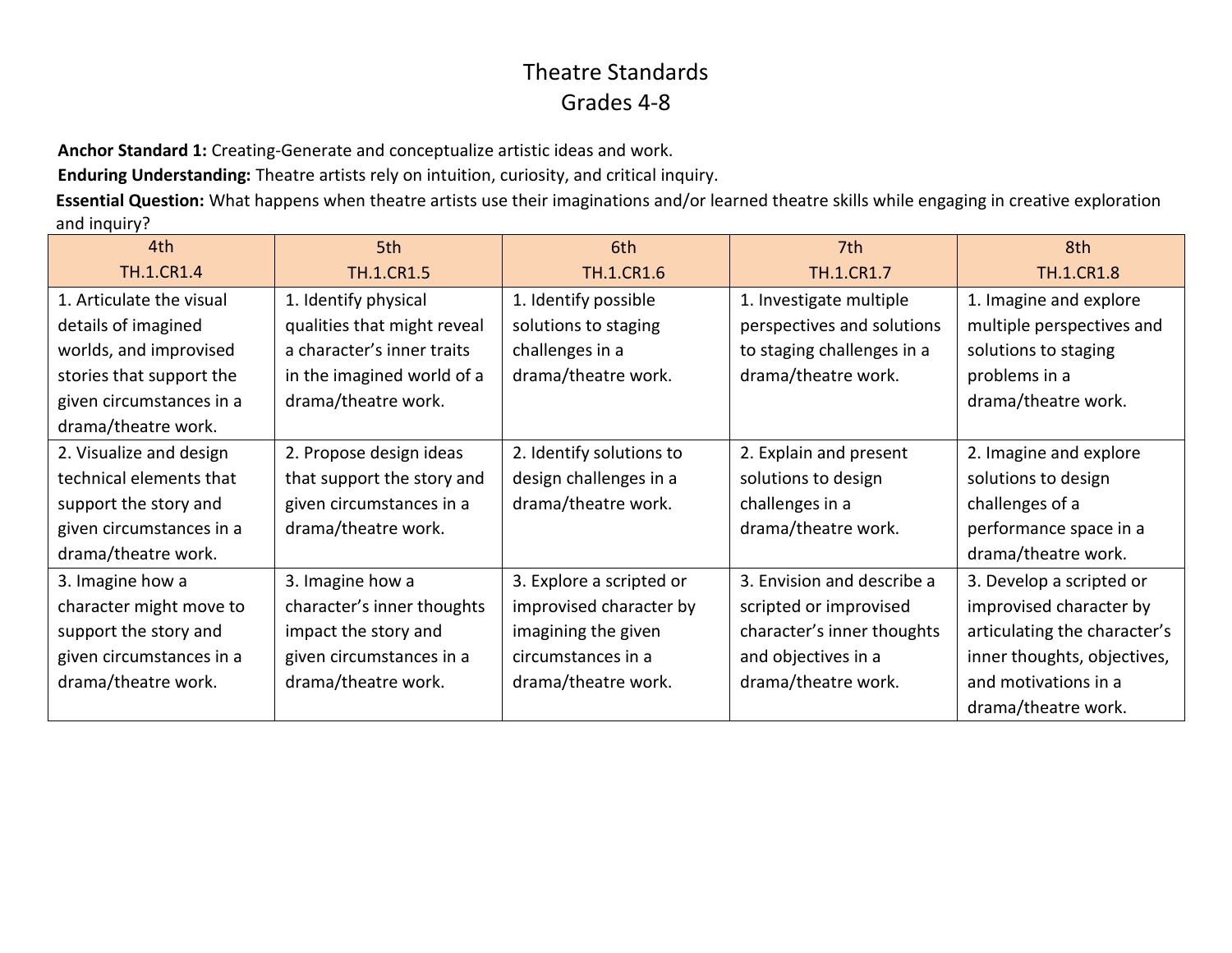**Anchor Standard 2:** Creating-Organize and develop artistic ideas and work.

**Enduring Understanding:** Theatre artists work to discover different ways of communicating meaning.

**Essential Question:** How, when, and why do theater artists' choices change?

| 4th                       | 5th                          | 6th                         | 7th                          | 8th                         |
|---------------------------|------------------------------|-----------------------------|------------------------------|-----------------------------|
| <b>TH.2.CR2.4</b>         | <b>TH.2.CR2.5</b>            | <b>TH.2.CR2.6</b>           | <b>TH.2.CR2.7</b>            | <b>TH.2.CR2.8</b>           |
| 1. Collaborate to devise  | 1. Devise original ideas for | 1. Use critical analysis to | 1. Examine and justify       | 1. Articulate and apply     |
| original ideas for a      | a drama/theatre work         | improve, refine, and        | original ideas and artistic  | critical analysis,          |
| drama/theatre work by     | that reflect collective      | evolve original ideas and   | choices in a drama/theatre   | background knowledge,       |
| asking questions about    | inquiry about characters     | artistic choices in a       | work based on critical       | research, and historical    |
| characters and plots.     | and their given              | devised or scripted         | analysis, background         | and cultural context to the |
|                           | circumstances.               | drama/theatre work.         | knowledge, and historical    | development of original     |
|                           |                              |                             | and cultural context.        | ideas for a drama/theatre   |
|                           |                              |                             |                              | work.                       |
| 2. Make and discuss group | 2. Participate in defined    | 2. Contribute ideas and     | 2. Demonstrate mutual        | 2. Share leadership and     |
| decisions and identify    | responsibilities required    | accept and incorporate the  | respect for self and others  | responsibilities to develop |
| responsibilities required | to present a                 | ideas of others in          | and their roles in preparing | collaborative goals when    |
| to present a              | drama/theatre work           | preparing or devising       | or devising drama/theatre    | preparing or devising       |
| drama/theatre work to     | informally to an audience.   | drama/theatre work.         | work.                        | drama/theatre work.         |
| peers.                    |                              |                             |                              |                             |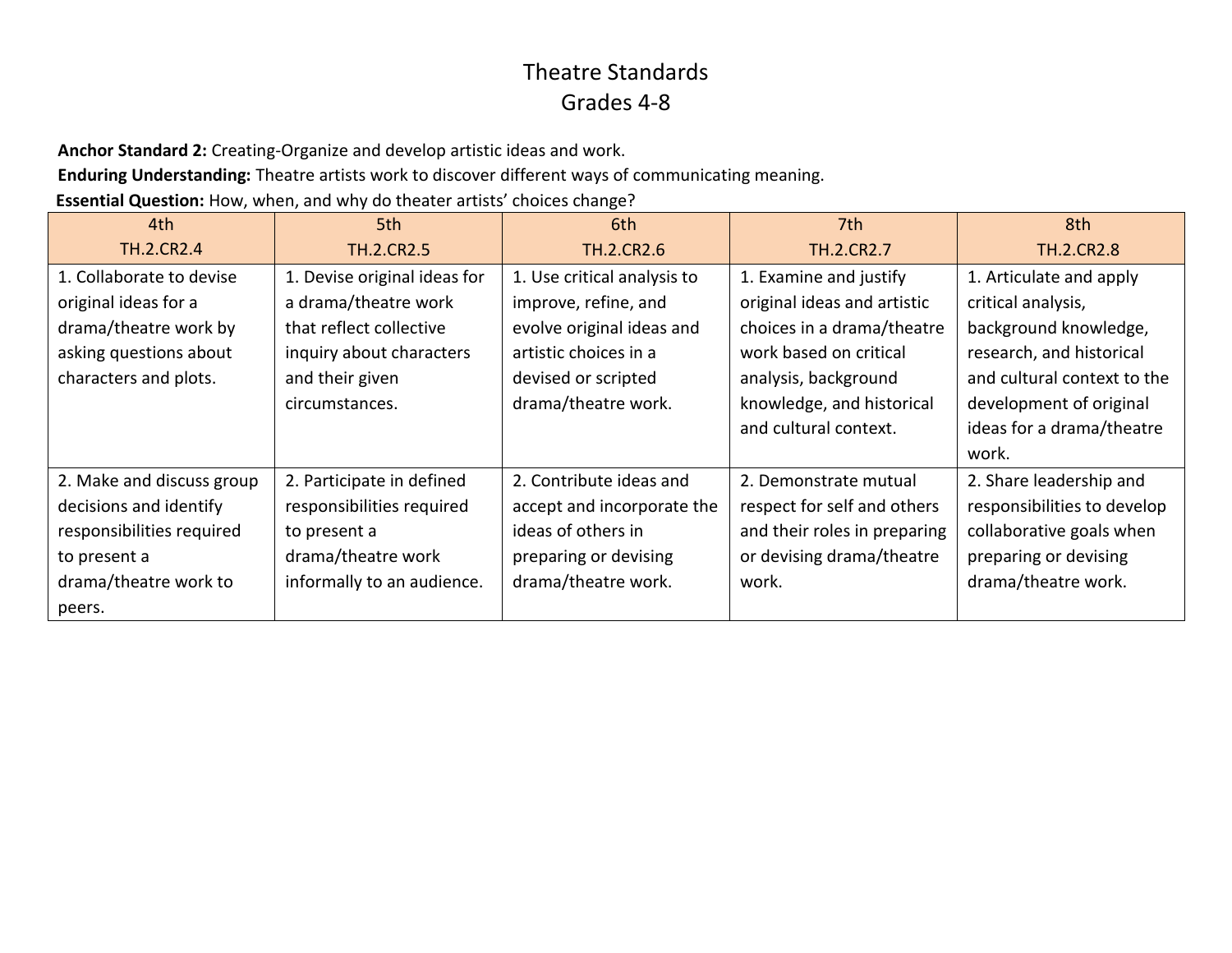**Anchor Standard 3:** Creating-Refine and complete artistic work.

**Enduring Understanding:** Theatre artists refine their work and practice their craft through rehearsal.

**Essential Question:** How do theatre artists transform and edit their initial ideas?

| 4th                       | 5th                       | 6th                          | 7th                          | 8th                         |
|---------------------------|---------------------------|------------------------------|------------------------------|-----------------------------|
| <b>TH.3.CR3.4</b>         | TH.3.CR3.5                | TH.3.CR3.6                   | <b>TH.3.CR3.7</b>            | TH.3.CR3.8                  |
| 1. Revise and improve an  | 1. Revise and improve an  | 1. Articulate and examine    | 1. Demonstrate focus and     | 1. Use repetition and       |
| improvised or scripted    | improvised or scripted    | choices to refine a devised  | concentration in the         | analysis in order to revise |
| drama/theatre work        | drama/theatre work        | or scripted drama/theatre    | rehearsal process to         | devised or scripted         |
| through repetition and    | through repetition and    | work.                        | analyze and refine choices   | drama/theatre work.         |
| collaborative review.     | self-review.              |                              | in a devised or scripted     |                             |
|                           |                           |                              | drama/theatre work.          |                             |
| 2. Develop physical and   | 2. Use physical and vocal | 2. Identify effective        | 2. Develop effective         | 2. Refine effective         |
| vocal exercise techniques | exploration for character | physical and vocal traits of | physical and vocal traits of | physical, vocal, and        |
| for an improvised or      | development in an         | characters in an             | characters in an             | physiological traits of     |
| scripted drama/theatre    | improvised or scripted    | improvised or scripted       | improvised or scripted       | characters in an            |
| work.                     | drama/theatre work.       | drama/theatre work.          | drama/theatre work.          | improvised or scripted      |
|                           |                           |                              |                              | drama/theatre work.         |
| 3. Collaborate on         | 3. Create innovative      | 3. Explore a planned         | 3. Consider multiple         | 3. Implement and refine a   |
| solutions to design and   | solutions to design and   | technical design during the  | planned technical design     | planned technical design    |
| technical problems that   | technical problems that   | rehearsal process for a      | elements during the          | using simple technology     |
| arise in rehearsal for a  | arise in rehearsal for a  | devised or scripted          | rehearsal process for a      | during the rehearsal        |
| drama/theatre work.       | drama/theatre work.       | drama/theatre work.          | devised or scripted          | process for devised or      |
|                           |                           |                              | drama/theatre work.          | scripted drama/ theatre     |
|                           |                           |                              |                              | work.                       |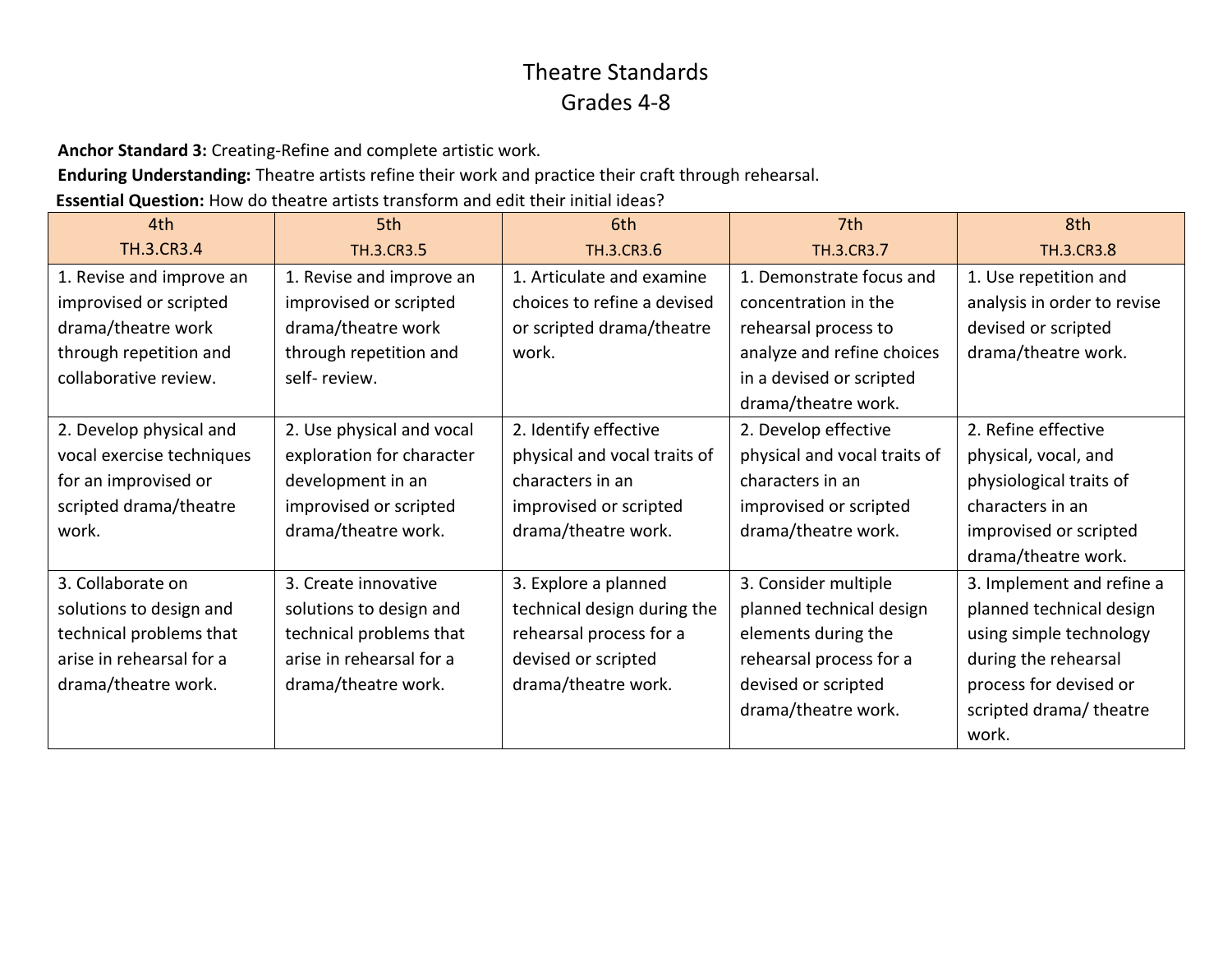**Anchor Standard 4:** Performing-Select, analyze, and interpret artistic work for presentation. **Enduring Understanding:** Theatre artists make strong choices to effectively convey meaning.

**Essential Question:** Why are strong choices essential to interpreting a drama or theatre piece?

| 4th                       | 5th                        | 6th                         | 7th                         | 8th                         |
|---------------------------|----------------------------|-----------------------------|-----------------------------|-----------------------------|
| <b>TH.4.PR1.4</b>         | TH.4.PR1.5                 | TH.4.PR1.6                  | TH.4.PR1.7                  | TH.4.PR1.8                  |
| 1. Modify the dialogue    | 1. Describe the underlying | 1. Identify the essential   | 1. Consider various staging | 1. Explore different pacing |
| and action to change the  | thoughts and emotions      | events in a story or script | choices to enhance the      | to better communicate       |
| story in a drama/theatre  | that create dialogue and   | that make up the dramatic   | story in a drama/theatre    | the story in a              |
| work.                     | action in a drama/theatre  | structure in a              | work.                       | drama/theatre work.         |
|                           | work.                      | drama/theatre work.         |                             |                             |
| 2. Make physical choices  | 2. Use physical choices to | 2. Experiment with various  | 2. Use various character    | 2. Use various character    |
| to develop a character in | create meaning in a        | physical choices to         | objectives in a             | objectives and tactics in a |
| a drama/theatre work.     | drama/theatre work.        | communicate character in    | drama/theatre work.         | drama/theatre work to       |
|                           |                            | a drama/theatre work.       |                             | overcome an obstacle.       |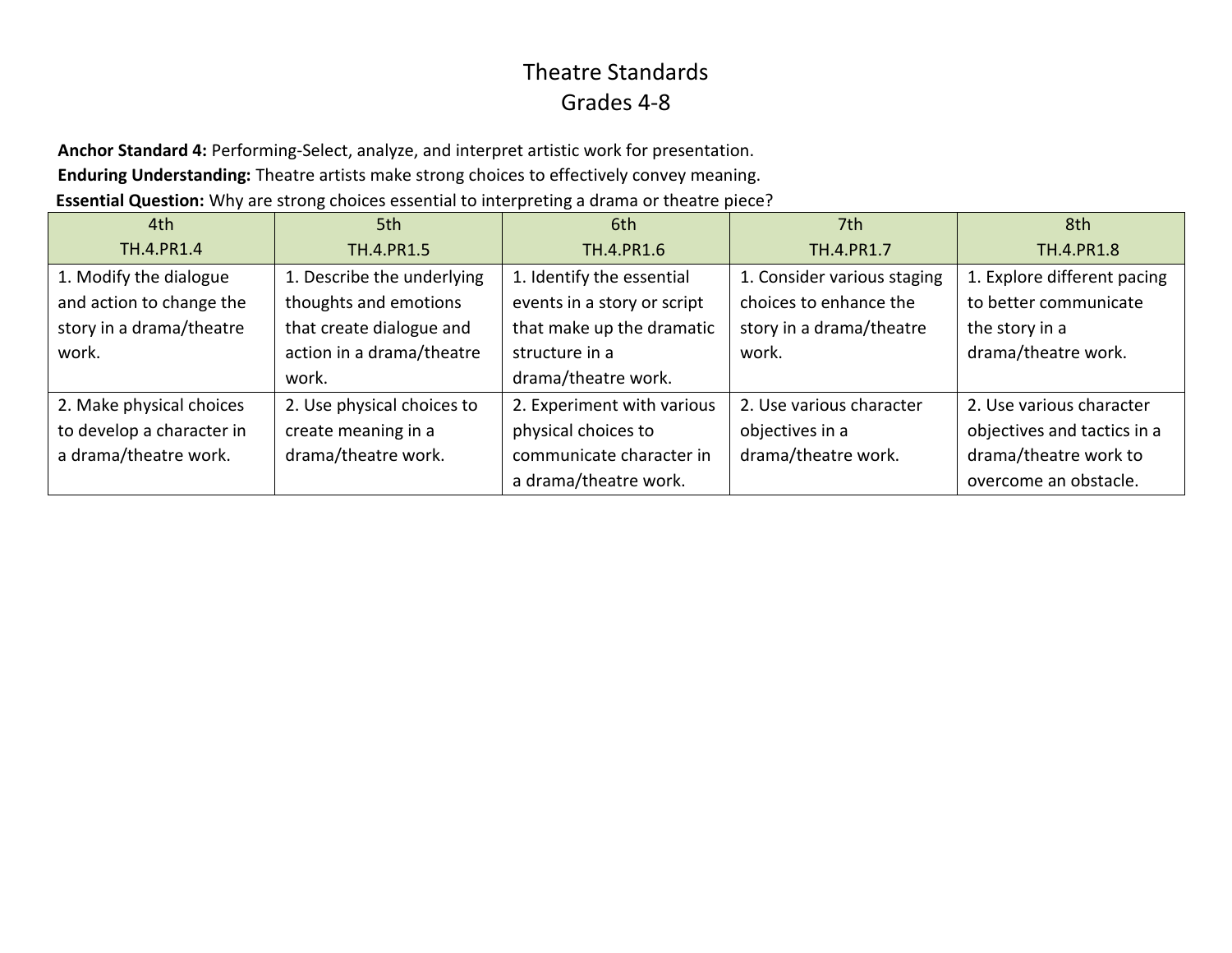**Anchor Standard 5:** Performing-Develop and refine artistic techniques and work for presentation.

**Enduring Understanding:** Theatre artists develop personal processes and skills for a performance or design.

**Essential Question:** What can I do to fully prepare a performance or technical design?

| 4th                        | 5th                        | 6th                         | 7th                         | 8th                        |
|----------------------------|----------------------------|-----------------------------|-----------------------------|----------------------------|
| TH.5.PR2.4                 | TH.5.PR2.5                 | TH.5.PR2.6                  | TH.5.PR2.7                  | TH.5.PR2.8                 |
| 1. Practice selected       | 1. Choose acting exercises | 1. Recognize how acting     | 1. Participate in a variety | 1. Use a variety of acting |
| exercises that can be used | that can be applied to a   | exercises and techniques    | of acting exercises and     | techniques to increase     |
| in a group setting for     | drama/theatre work.        | can be applied to a         | techniques that can be      | skills in a rehearsal or   |
| drama/theatre work.        |                            | drama/theatre work.         | applied in a rehearsal or   | drama/theatre              |
|                            |                            |                             | drama/theatre               | performance.               |
|                            |                            |                             | performance.                |                            |
| 2. Propose the use of      | 2. Demonstrate the use of  | 2. Articulate how technical | 2. Choose a variety of      | 2. Use a variety of        |
| technical elements in a    | technical elements in a    | elements are integrated     | technical elements that     | technical elements to      |
| drama/theatre work.        | drama/theatre work.        | into a drama/theatre        | can be applied to a design  | create a design for a      |
|                            |                            | work.                       | in a drama/theatre work.    | rehearsal or               |
|                            |                            |                             |                             | drama/theatre              |
|                            |                            |                             |                             | production.                |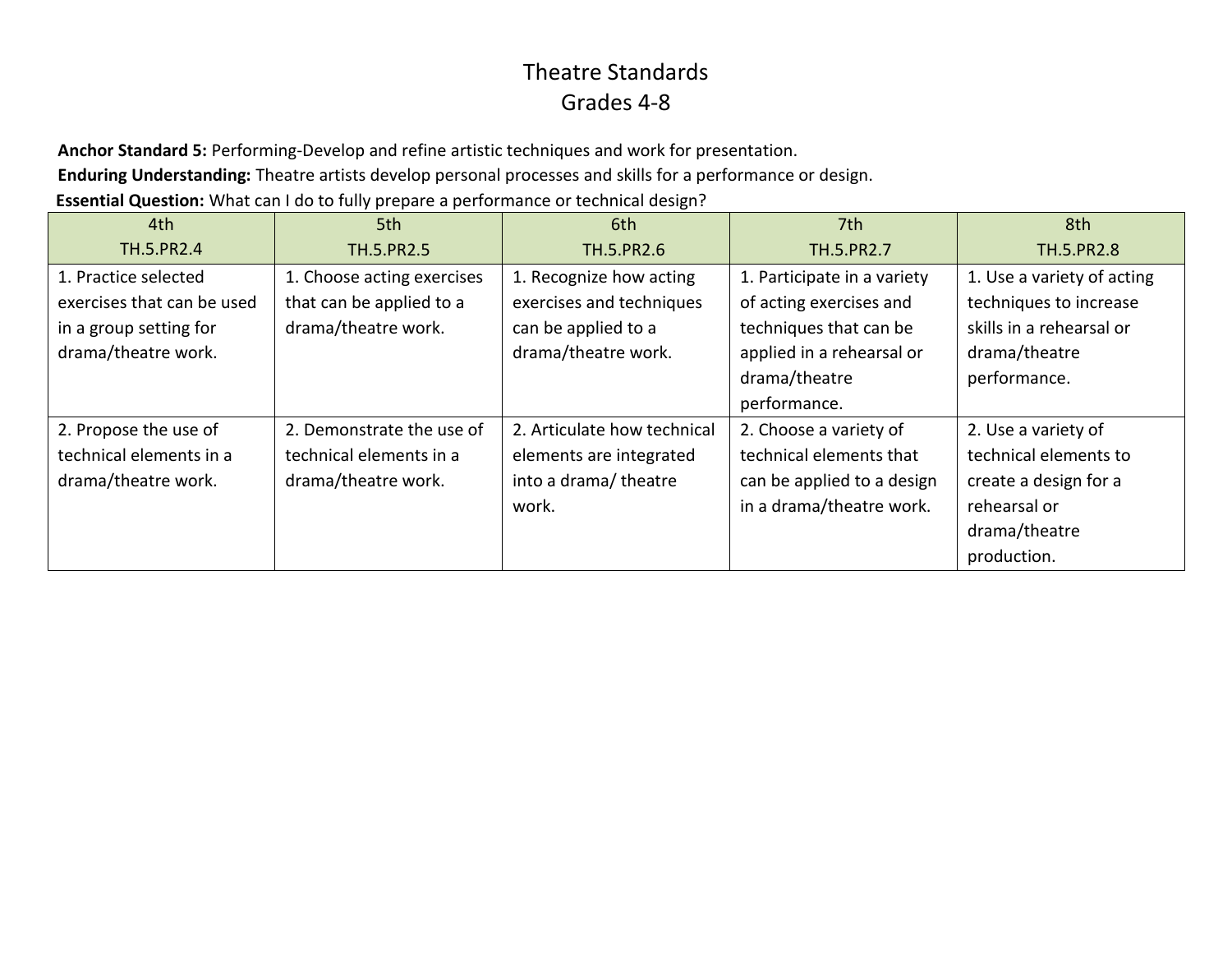**Anchor Standard 6:** Performing-Develop and refine artistic techniques and work for presentation.

**Enduring Understanding:** Theatre artists share and present stories, ideas, and envisioned worlds to explore the human experience.

**Essential Question:** What happens when theatre artists and audiences share a creative experience?

| 4th                      | 5th                      | 6th                         | 7th                          | 8th                    |
|--------------------------|--------------------------|-----------------------------|------------------------------|------------------------|
| TH.6.PR3.4               | TH.6.PR3.5               | TH.6.PR3.6                  | TH.6.PR3.7                   | TH.6.PR3.8             |
| 1. Share small-group     | 1. Present drama/theatre | 1. Adapt a drama/theatre    | 1. Participate in rehearsals | 1. Perform a rehearsed |
| drama/theatre work, with | work informally to an    | work and present it         | for a drama/theatre work     | drama/theatre work for |
| peers as audience.       | audience.                | informally for an audience. | that will be shared with an  | an audience.           |
|                          |                          |                             | audience.                    |                        |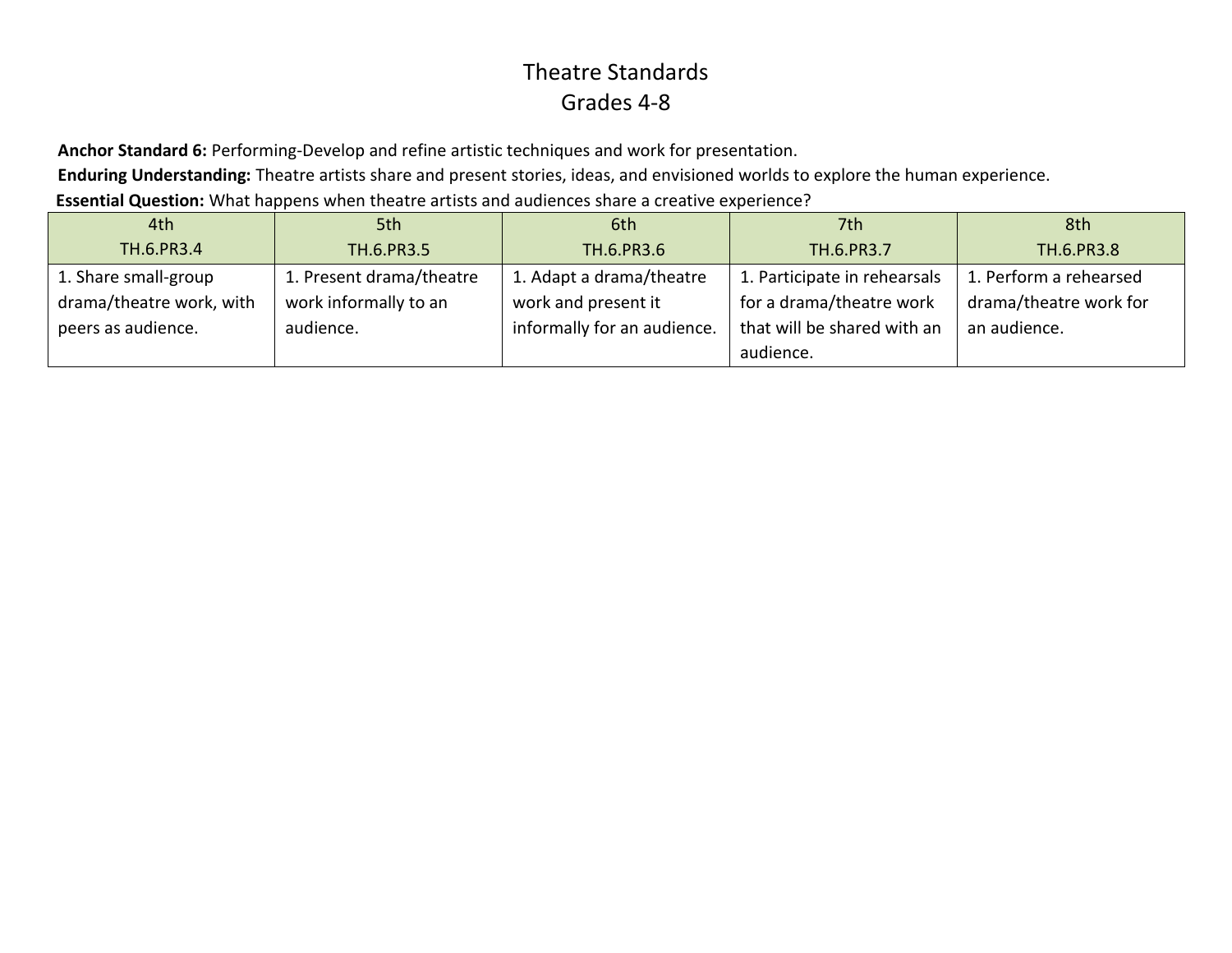**Anchor Standard 7:** Responding-Perceive and analyze artistic work.

**Enduring Understanding:** Theatre artists reflect to understand the impact of drama processes and theatre experiences.

**Essential Question:** How do theatre artists comprehend the essence of drama processes and theatre experiences?

| 4th                          | 5th                       | 6th                    | 7th                        | 8th                      |
|------------------------------|---------------------------|------------------------|----------------------------|--------------------------|
| TH.7.RE1.4                   | TH.7.RE1.5                | TH.7.RE1.6             | TH.7.RE1.7                 | TH.7.RE1.8               |
| 1. Identify artistic choices | 1. Explain personal       | 1. Describe and record | 1. Compare recorded        | 1. Apply criteria to the |
| made in a drama/theatre      | reactions to artistic     | personal reactions to  | personal and peer          | evaluation of artistic   |
| work through                 | choices made in a         | artistic choices in a  | reactions to artistic      | choices in a             |
| participation and            | drama/theatre work        | drama/theatre work.    | choices in a drama/theatre | drama/theatre work.      |
| observation.                 | through participation and |                        | work.                      |                          |
|                              | observation.              |                        |                            |                          |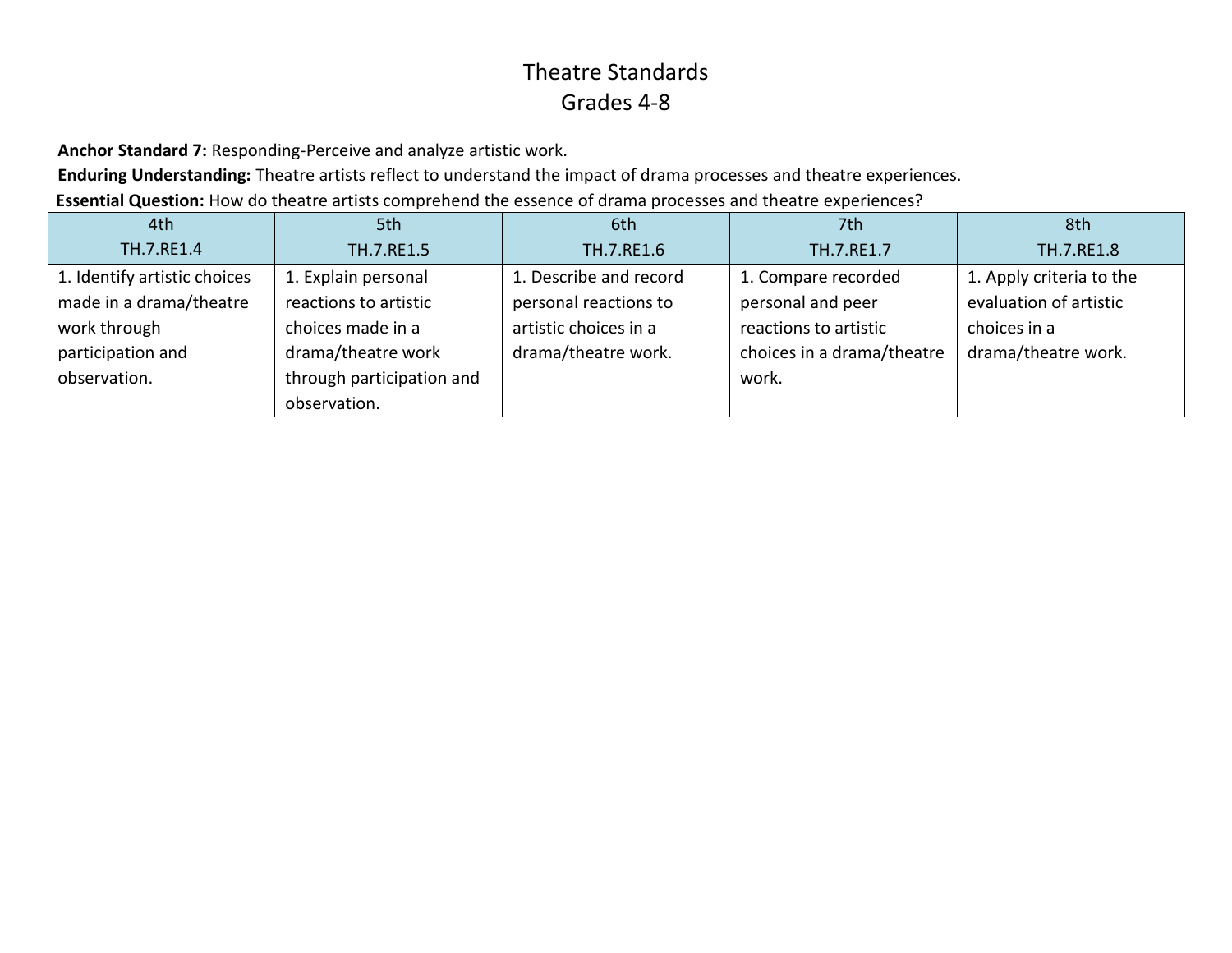**Anchor Standard 8:** Responding-Interpret intent and meaning in artistic work.

**Enduring Understanding:** Theatre artists' interpretations of drama/theatre work are influenced by personal experiences and aesthetics.

**Essential Question:** How can the same work of art communicate different messages to different people?

| 4th                         | 5th                        | 6th                         | 7th                         | 8th                        |
|-----------------------------|----------------------------|-----------------------------|-----------------------------|----------------------------|
| TH.8.RE2.4                  | TH.8.RE2.5                 | TH.8.RE2.6                  | TH.8.RE2.7                  | TH.8.RE2.8                 |
| 1. Compare and contrast     | 1. Justify responses based | 1. Explain how artists      | 1. Identify the artistic    | 1. Recognize and share     |
| multiple personal           | on personal experiences    | make choices based on       | choices made based on       | artistic choices when      |
| experiences when            | when participating in or   | personal experience in a    | personal experience in a    | participating in or        |
| participating in or         | observing a                | drama/theatre work.         | drama/theatre work.         | observing a drama/theatre  |
| observing a drama/theatre   | drama/theatre work.        |                             |                             | work.                      |
| work.                       |                            |                             |                             |                            |
| 2. Compare and contrast     | 2. Explain responses to    | 2. Identify cultural        | 2. Describe how cultural    | 2. Analyze how cultural    |
| the qualities of characters | characters based on        | perspectives that may       | perspectives can influence  | perspectives influence the |
| in a drama/theatre work     | cultural perspectives      | influence the evaluation of | the evaluation of           | evaluation of a            |
| through physical            | when participating in or   | a drama/theatre work.       | drama/theatre work.         | drama/theatre work.        |
| characteristics and prop    | observing drama/theatre    |                             |                             |                            |
| or costume design choices   | work.                      |                             |                             |                            |
| that reflect cultural       |                            |                             |                             |                            |
| perspectives.               |                            |                             |                             |                            |
| 3. Identify and discuss     | 3. Investigate the effects | 3. Identify personal        | 3. Interpret how the use of | 3. Apply personal          |
| physiological changes       | of emotions on posture,    | aesthetics, preferences,    | personal aesthetics,        | aesthetics, preferences,   |
| connected to emotions in    | gesture, breathing, and    | and beliefs through         | preferences, and beliefs    | and beliefs to evaluate a  |
| drama/ theatre work.        | vocal intonation in a      | participation in or         | can be used to discuss      | drama/theatre work.        |
|                             | drama/theatre work.        | observation of              | drama/theatre work.         |                            |
|                             |                            | drama/theatre work.         |                             |                            |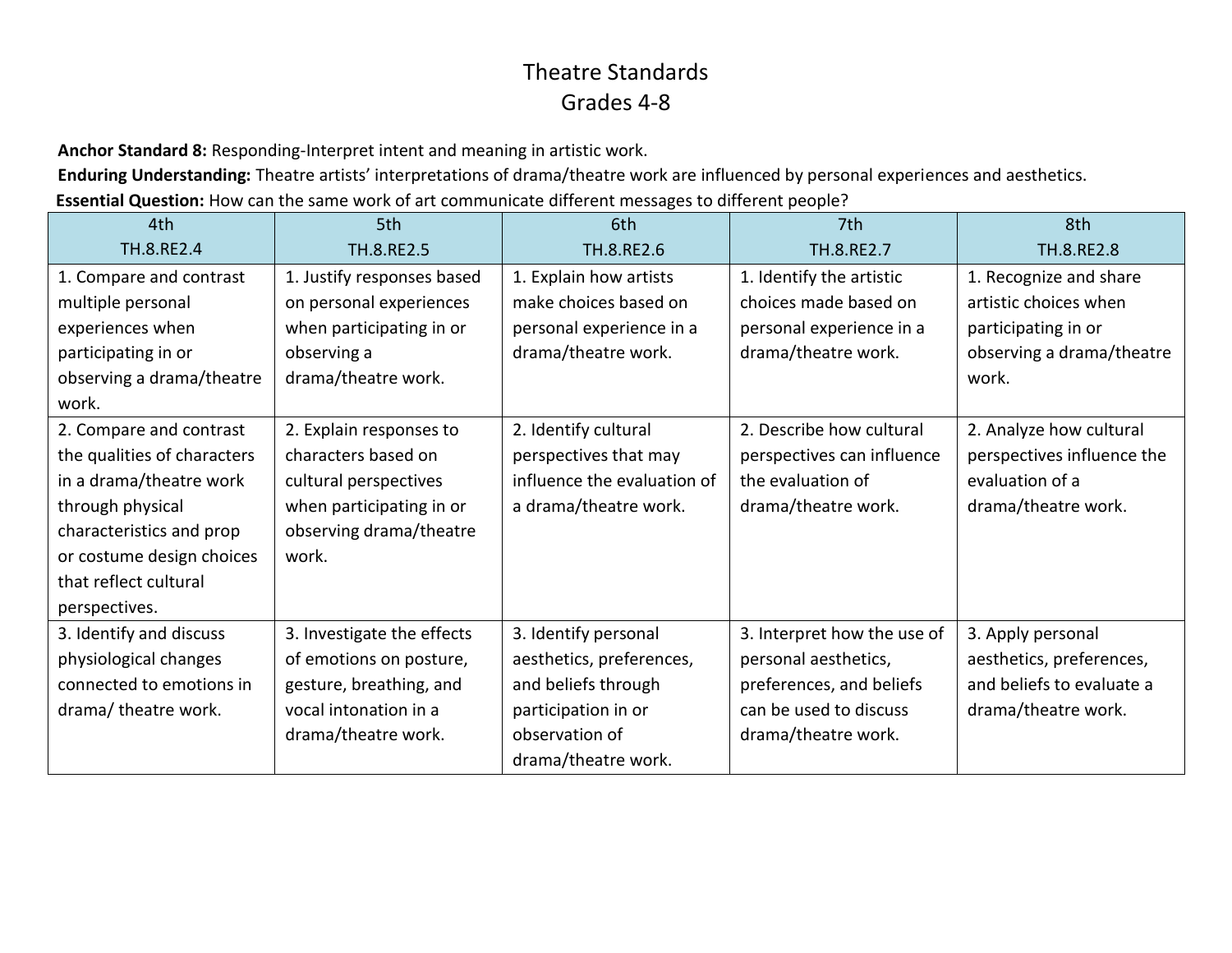**Anchor Standard 9:** Responding-Apply criteria to evaluate artistic work.

**Enduring Understanding:** Theatre artists apply criteria to investigate, explore, and assess drama and theatre work.

**Essential Question:** How are the theatre artist's processes and the audience's perspectives impacted by analysis and synthesis?

| 4th                        | 5th                       | 6th                        | 7th                        | 8th                       |
|----------------------------|---------------------------|----------------------------|----------------------------|---------------------------|
| TH.9.RE3.4                 | TH.9.RE3.5                | TH.9.RE3.6                 | TH.9.RE3.7                 | TH.9.RE3.8                |
| 1. Propose a plan to       | 1. Develop and implement  | 1. Use supporting evidence | 1. Explain preferences,    | 1. Respond to a drama/    |
| evaluate drama/theatre     | a plan to evaluate        | and criteria to evaluate   | using supporting evidence  | theatre work using        |
| work.                      | drama/theatre work.       | drama/theatre work.        | and criteria to evaluate   | supporting evidence,      |
|                            |                           |                            | drama/theatre work.        | personal aesthetics, and  |
|                            |                           |                            |                            | artistic criteria.        |
| 2. Investigate how         | 2. Assess how technical   | 2. Apply the production    | 2. Consider the aesthetics | 2. Apply the production   |
| technical elements may     | elements represent the    | elements used in a         | of the production elements | elements used in a        |
| support a theme or idea in | theme of a drama/theatre  | drama/theatre work to      | in a drama/theatre work.   | drama/theatre work to     |
| a drama/theatre work.      | work.                     | assess aesthetic choices.  |                            | assess aesthetic choices. |
| 3. Observe how a           | 3. Recognize how a        | 3. Identify a specific     | 3. Identify how the        | 3. Assess the impact of a |
| character's choices impact | character's circumstances | audience or purpose for a  | intended purpose of a      | drama/theatre work on a   |
| an audience's perspective  | impact an audience's      | drama/theatre work.        | drama/theatre work         | specific audience.        |
| in a drama/theatre work.   | perspective in a          |                            | appeals to a specific      |                           |
|                            | drama/theatre work.       |                            | audience.                  |                           |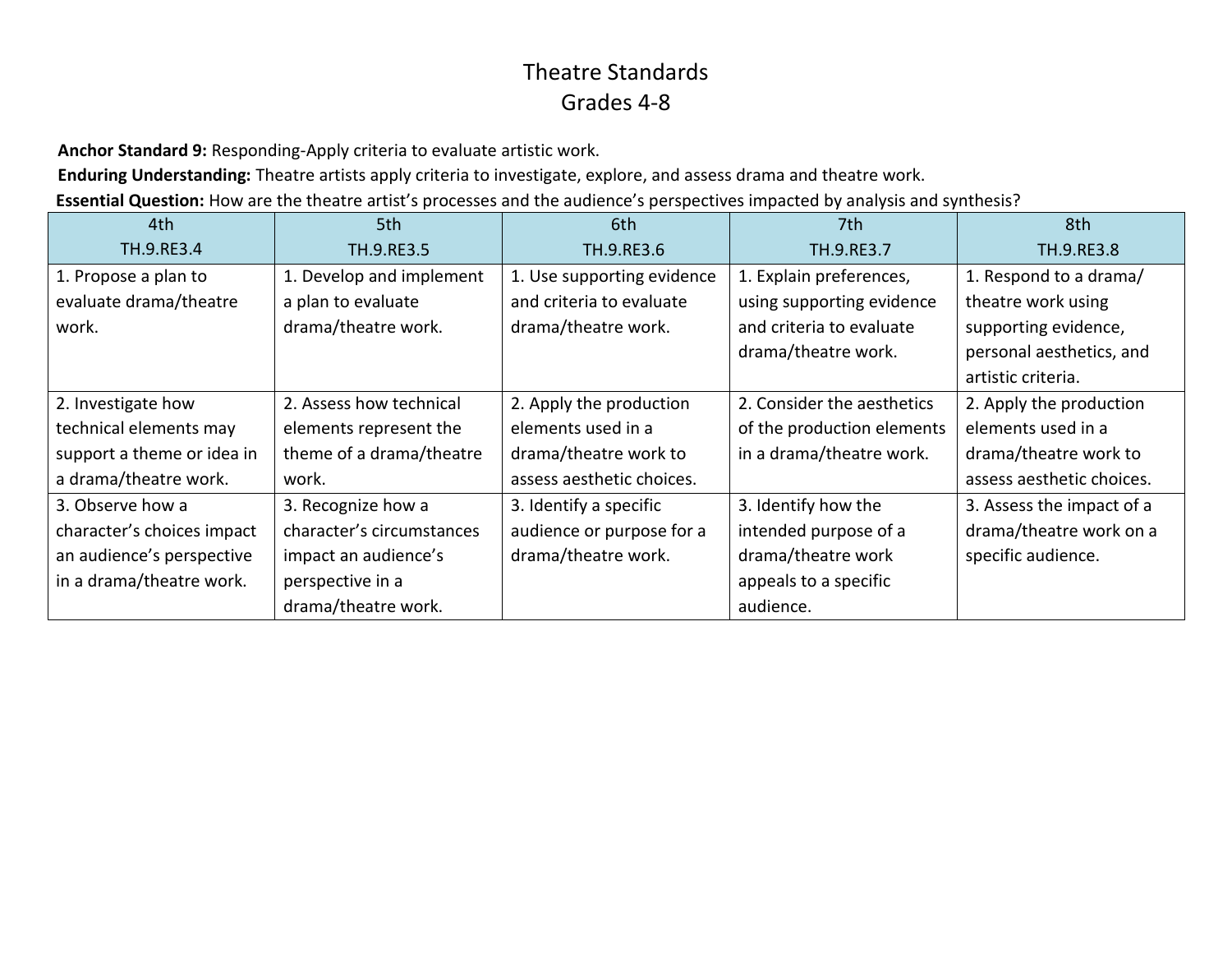**Anchor Standard 10:** Connecting-Synthesize and relate knowledge and personal experiences to make art.

**Enduring Understanding:** Theatre artists allow awareness of interrelationships between self and others to influence and inform their work. **Essential Question:** What happens when theatre artists foster understanding between self and others through critical awareness, social responsibility, and the exploration of empathy?

| 4th                       | 5th                       | 6th                        | 7th                      | 8th                    |
|---------------------------|---------------------------|----------------------------|--------------------------|------------------------|
| Th.10.CO1.4               | Th.10.CO1.5               | Th.10.CO1.6                | Th.10.CO1.7              | Th.10.CO1.8            |
| 1. Identify the ways      | 1. Explain how            | 1. Explain how the actions | 1. Incorporate multiple  | 1. Examine a community |
| drama/theatre work        | drama/theatre connects    | and motivations of         | perspectives and diverse | issue through multiple |
| reflects the perspectives | oneself to a community or | characters in a            | community ideas in a     | perspectives in a      |
| of a community or         | culture.                  | drama/theatre work         | drama/theatre work.      | drama/theatre work.    |
| culture.                  |                           | impact perspectives of a   |                          |                        |
|                           |                           | community or culture.      |                          |                        |